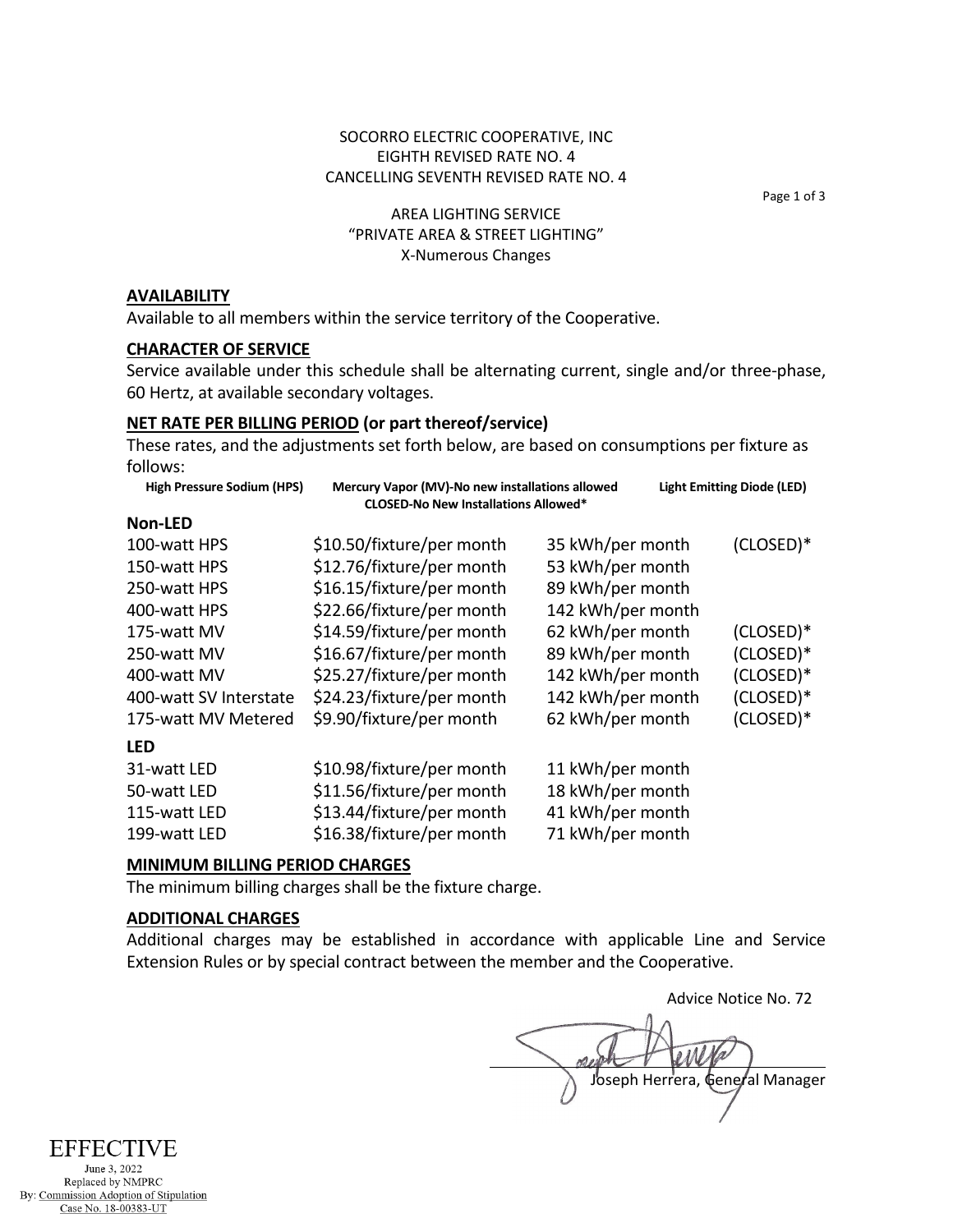# SOCORRO ELECTRIC COOPERATIVE, INC EIGHTH REVISED RATE NO. 4 CANCELLING SEVENTH REVISED RATE NO. 4

Page 2 of 3

# AREA LIGHTING SERVICE "PRIVATE AREA & STREET LIGHTING" X-Numerous Changes

# **RENEWABLE ENERGY AND CONSERVATION FEE**

The Cooperative shall assess and collect a Renewable Energy and Conservation Fee of 1%. This fee when collected shall be deposited into a fund with the sole purpose of acquiring renewable energy or providing energy conservation programs in accordance with 17.9.572.23.G NMAC.

# **DEBT COST ADJUSTMENT ("DCA FACTOR")**

The Cooperative shall flow through to the users such increases or decreases in debt cost in accordance with 17.9.540.16 NMAC.

## **FUEL AND PURCHASED POWER COST ADJUSTMENT ("PCA FACTOR")**

The Cooperative shall flow through to the users such increases or decreases in fuel and purchased power cost in accordance with 17.9.550.12 NMAC.

#### **TAX ADJUSTMENT**

Billing under this schedule may be increased by an amount equal to the sum of the taxes payable under the Gross Receipts and Compensating Tax Act and of all other taxes, fees, or charges (exclusive of Ad Valorem, State and Federal Income Taxes) payable by the Cooperative and levied or assessed by any governmental authority on the public utility service rendered, or on the right or privilege of rendering the service, or on any object or event incidental to the rendition of the service.

# **LATE FEE**

A late fee, no greater than the amount allowed by law, will be charged on all unpaid amounts due for lighting service, which are delinquent per the provisions of the rules and regulations filed by the Cooperative and approved by the New Mexico Public Regulation Commission.

#### **TERMS OF PAYMENT**

All bills are net and payable within at least 20 days from the date of bill.

#### **BILLING PERIOD**

The billing period shall be approximately 1/12 of a year but not necessarily a calendar month.

## **INSTALLATION OF LIGHTS**

SEC shall install new lights at no cost to the Member if the Cooperative investment does not exceed the cost of labor, trucks, a wooden pole, security light fixture, and 125 feet of service wire. Any contribution in aid of construction (CIAC) paid by the Member in excess of this allowance shall be credited by SEC in its plant ledger of accounts.

Advice Notice No. 72 Joseph Herrera, General Manager

**EFFECTIVE** June 3, 2022

Replaced by NMPRC By: Commission Adoption of Stipulation Case No. 18-00383-UT